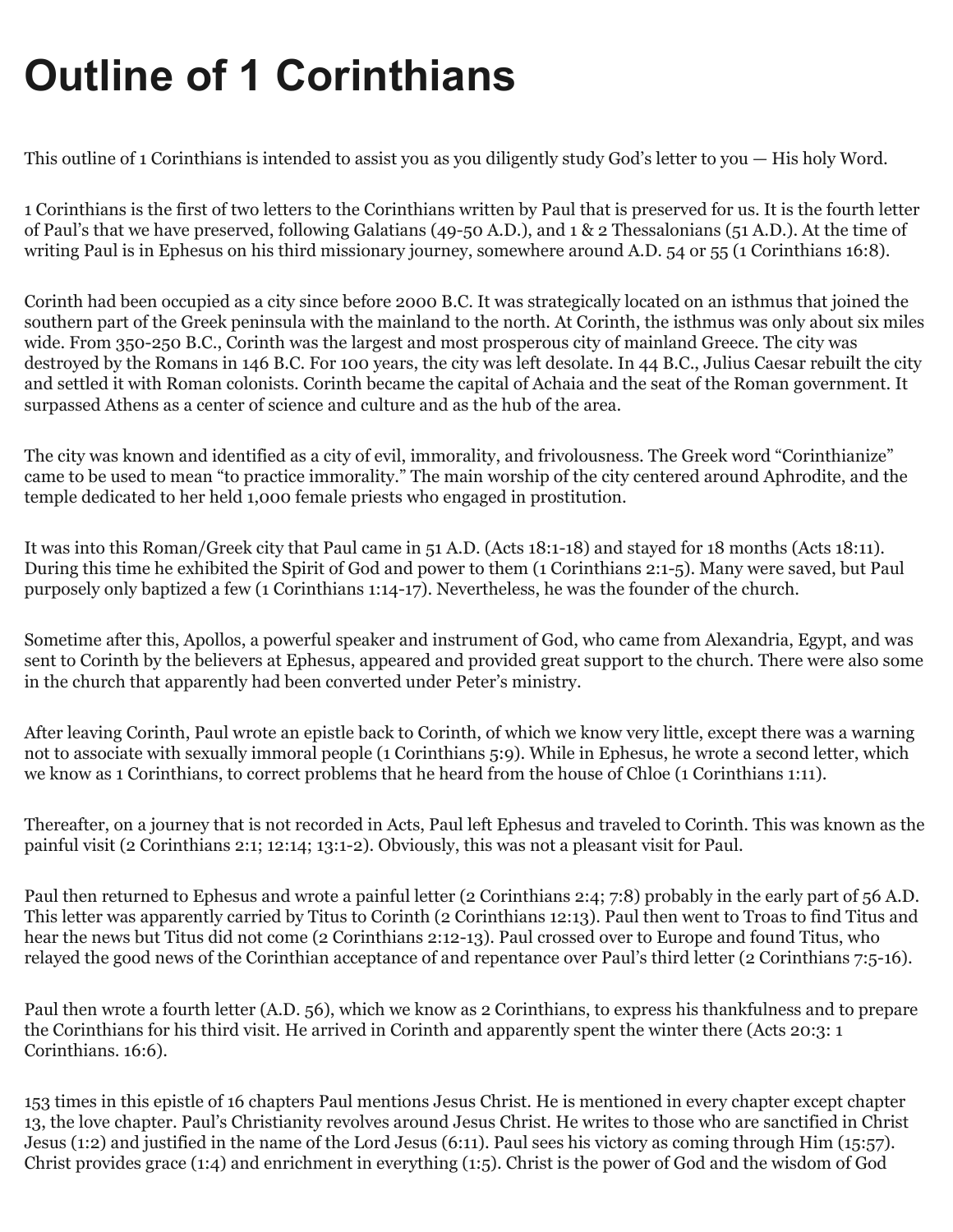(1:24); He is the righteousness and sanctification and redemption (1:30). He is the foundation of our lives (1:11).

The epistle deals with a series of problems, from divisions to immorality, to legal fights, to marriage, to tender care, to idolatry, to the Lord's Supper, to gifting, to the resurrection, to giving. Interestingly, some 40 years later, some of the same problems existed in this church. In one of the earliest preserved writings of the Christian church, the church at Rome in 95-96 A.D. wrote to the Corinthians reminding them of Paul's words in this book and telling them to repent from rebellion against the presbyters (Letter of the Romans to the Corinthians, p. 47).

The city of Corinth and its church continued well into the Middle Ages when in 1458 the Saracens captured it. In 1858, a tremendous earthquake destroyed the city. It has since been rebuilt about three miles from the former site.

#### **Date:** 56 A.D.

#### **Structure:**

After an introduction, Paul deals immediately with problems in the church in chapters 1-6. Thereafter, beginning in chapter seven, he introduces other matters of instruction with the words "Now concerning . . ." or similar words (7:1; 8:1; 11:2; 12:1; 16:1). This phrase is used also at 7:25 and 16:12, though these introduce concepts closely related to previous ones and therefore I do not separate them.

#### **I. Introduction 1:1-9**

- A. Salutation 1:1-3
- B. Thankfulness to God for them 1:4-9

#### **II. The Problems 1:10-6:20**

- A. Divisions 1:10-4:21
	- 1. There are divisions 1:10-17
	- 2. But not because of the gospel 1:18-31
	- 3. Nor because of my presentation 2
	- 4. But because of your carnality 3:1-4
	- 5. Straighten up, your works will be tried 3:5-17
	- 6. Don't glory in men 3:18-23
	- 7. Don't puff yourself up 4
- B. Gross immorality 5
	- 1. When immorality affects the church, it is serious 5:1-8
	- 2. You must deal with it 5:9-13
- C. Legal suits 6:1-11
	- 1. Disputes between believers should be settled in the church 6:1-6
	- 2. Be righteous and accept wrong 6:7-11
- D. Sexual impurity 6:12-20

### **III. Other Matters of Instruction 7:1-16:12**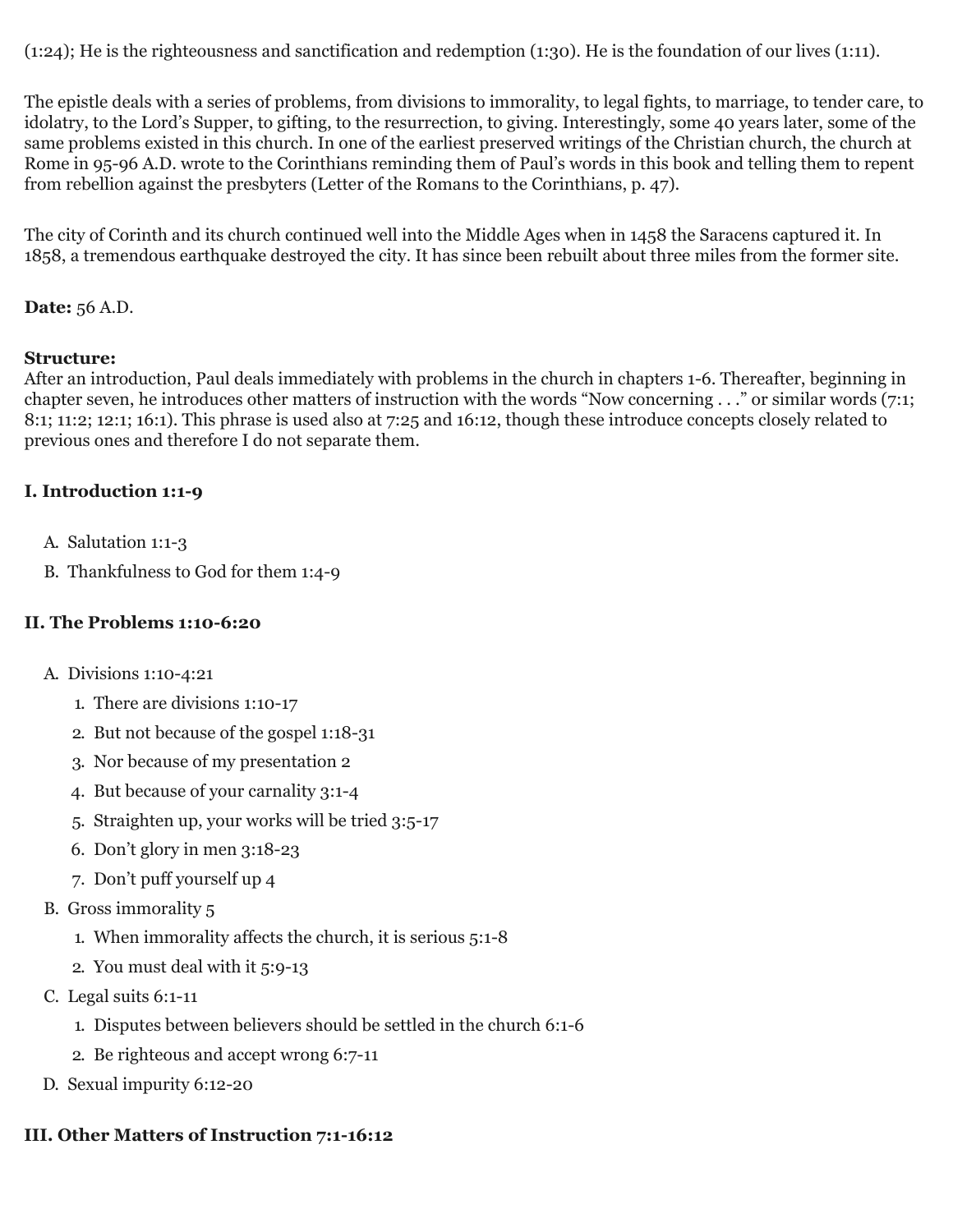- A. Marriage 7
	- 1. General principles 7:1-9
	- 2. Don't leave your spouse 7:10-16
	- 3. Live as God has called you 7:17-24
	- 4. If you are unmarried, listen 7:25-40
- B. Christian Liberty 8:1-11:1
	- 1. Don't use your knowledge to destroy your brother 8
	- 2. Follow the example of service shown by Paul 9
	- 3. Don't think that you are above falling 10:1-13
	- 4. Flee idolatry 10:14-22
	- 5. Do all to the glory of God 10:23-11:1
- C. Church practice 11:2-34
	- 1. Men and women should behave differently 11:2-16
	- 2. Do not permit the church to be a place of shame 11:17-22
	- 3. Celebrate the Lord's Supper worthily 11:23-34
- D. Spiritual Gifts 12-14
	- 1. The Spirit gives them out 12:1-11
	- 2. But they are not divisive 12:12-30
	- 3. Love is the greatest way 12:31-13
	- 4. But do not forget gifts, especially prophesy 14
- E. Resurrection 15
	- 1. The gospel in a nutshell 15:1-11
	- 2. There is a future resurrection 15:12-34
		- a. Christ has risen 15:12-19
		- b. In Him we raise 15:20-28
		- c. I am foolish if there is no resurrection 15:29-34
	- 3. Our bodies will be different 15:35-49
	- 4. It will happen in a moment in time 15:50-58
- F. Giving 16:1-4
- G. Future visits 16:5-12
	- 1. I plan to come and stay awhile 16:5-9
	- 2. Timothy may come first 16:10-11
	- 3. Apollos will come when it is convenient 16:12

## **IV. Conclusion 16:5-24**

- A. Final instructions 16:13-18
- B. Final greetings 16:19-21
- C. Final warning 16:22